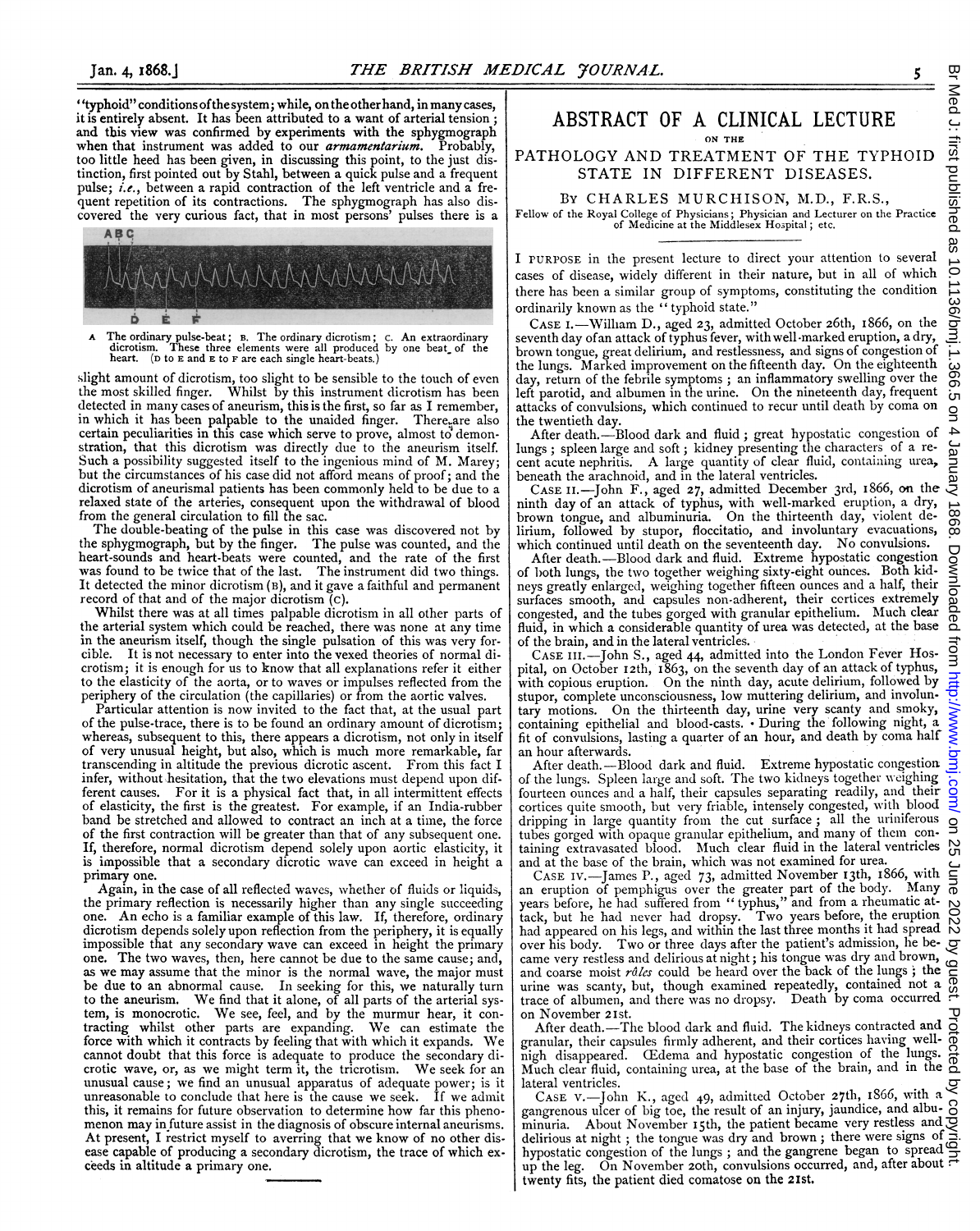After death.-The cause of the jaundice was ascertained to have been catarrh of the bile-ducts, from irritation of a calculus. Both kidneys were enlarged, and presented the characters of a contracting fatty kidney. Blood dark and fluid. Marked cedema and hypostatic congestion of both lungs. The fluid in the lateral ventricles, and at the base of the brain, was found to contain urea.

CASE VI. --James McW., aged 42, admitted October 15th, 1867, with symptoms of gangrene of the bladder, succeeding those of the passage symptoms of gangrene of the bladder, succeeding those of the passage of <sup>a</sup> renal calculus. On October 26th, <sup>a</sup> rigor, followed by fever, with dry, brown tongue, restlessness, and delirium at night, signs of congestion of the base of the lungs, and death, after an attack of convulsions, on November 7th.

After death.-Gangrene of the bladder; great dilatation of the right ureter. Sacculation of the right kidney, with complete destruction of its secreting tissue; numerous small abscesses in left kidney. Congestion of the lungs. <sup>A</sup> considerable quantity of clear serum, containing urea in the lateral ventricles, and at the base of the brain.

CASE VII.-Henry P., aged 28, admitted September 13th, 1866, with all the ordinary symptoms of rheumatic fever in an intense degree, which had lasted about ten days. There was no cardiac complication. On September 17th, he became suddenly worse; he was heavy and stupid, and could scarcely be roused; the urine was loaded with lithates, but contained no albumen; the tongue was dry and brown; there was now faint pericardial friction. On the following day, he became violently delirious; the temperature was 107<sup>0</sup> Fahr., and at 5 P.M., he died<br>comatose. An hour before death, the temperature was found by Dr. Murray to be 110.2° Fahr.; indicating an unusually rapid disintegration, or combustion of tissue.<br>After death.—Blood dark and fluid. A thin layer of recent lymph

over surface of heart, but only half an ounce of fluid in pericardium.<br>Both lungs exhibited in a marked degree the characters of hypostatic congestion, as seen after death from typhus. Spleen ten and a half ounces, soft and pulpy, like a "typhus-spleen". Both kidneys enlarged and hyperæmic, weighing together twelve ounces and a half, but surfaces smooth, and capsules separated readily. No fluid in cerebral ventricles.

In this case the products of tissue-metamorphosis, as indicated by the high temperature, were probably in too large quantity for healthy kidneys to eliminate.

CASE VIII. Esther P., aged 26, admitted November 5th, 1867, with febrile symptoms, <sup>a</sup> dry, brown tongue, and violent delirium. She had been ill for five days before admission, and presented all the symptoms usually observed in a bad case of typhus fever; but, on examination, no eruption could be discovered on the skin, and though there was scarcely any cough, there were all the physical signs of pleuro-pneumonia from base to apex of the left lung, and also at the right base; the urine contained <sup>a</sup> considerable quantity of albumen. For four days, the patient seemed to get worse; she had no sleep, was extremely delirious, and was with difficulty kept in bed; but at the end of that time, an improvement commenced both in the symptoms and in the physical signs of the lungs; the albumen entirely disappeared from the urine, and on December 6th, the patient left the hospital well.

In the cases now submitted to your notice, the group of symptoms<br>known as the "typhoid state" was the same, notwithstanding the varying<br>nature of the primary maladies. These symptoms are, a quick soft pulse;<br>a dry brown to passing into coma; delirium, which at one time is acute and noisy, at another low and muttering, and not unfrequently associated with muscuanother low and muttering, and not unfrequently associated with muscular tremor; involuntary evacuations; and occasionally subsultus, car-<br>phology, or even general convulsions. The precise grouping of the symptoms will vary in different cases even of the same disease, while in diseases essentially different it may be identical.

The post mortem appearances met with in such cases are a dark fluid condition of the blood; hypostatic congestion and ocdema of the lungs; old disease or recent congestion, with epithelial engorgement of the tubes of the k fluid in the lateral ventricles and at the base of the brain, the veins and sinuses of which are usually full of dark blood. The typhoid state is developed more commonly in true typhus fever

than in any other disease that we are called upon to treat in this country; and accordingly, all diseases in which the typhoid state is apt to be deand accountingly, an users in which the typhold state is apt to be de-<br>reloped are constantly mistaken for typhus, so that the cases registered<br>in official returns as deaths from "typhus," furnish no reliable test of<br>the p

to which flesh is heir which may not in the way pointed out be mistaken for typhus. Next to true typhus, enteric, pythogenic, or the socalled "typhoid fever," is the malady in which the typhoid state is oftenest met with ; and this is one reason why it was so long, and is still so often, confounded with typhus. In many cases of enteric fever, it is true, the typhoid state does not appear at all, or only late in the disease, and in the latter case the attack is often, though erroneously, described as "gastric fever passing into typhus." Cases of pneumonia are not uncommon where the symptoms of the local disease are completely masked by those of the general blood-poisoning, in the form of maniacal delirium passing into coma; and there are few medical men who have not met with examples of acute rheumatism passing into a condition indistinguishable from the typhoid state of typhus, and presenting similar morbid appearances in the solids and fluids after death. Another class of cases very commonly mistaken for typhus is constituted by certain<br>forms of kidney-disease, and particularly the contracted, granular, or<br>"gouty" kidney. In this form of kidney-disease the patient may at no period of his life have suffered from dropsy, and the urine may contain only a minute trace of albumen; or, as in Case IV, even none at all. The symptoms ordinarily associated with one's ideas of kidney-disease are absent, and therefore when cerebral symptoms supervene, the primary disease is overlooked, and the case is regarded as one of typhus; or, if the attack be sudden or ushered in with convulsions, as one of apoplexy. The "serous apoplexy" of the pathologists of a past agecases diagnosed as apoplexy during life, but where no apoplectic clot was found in the brain after death-were probably, for the most part, examples of contracted kidney. As physician to the London Fever Hospital, numerous cases of contracted kidney have come under my notice during the last six years in which the cerebral symptoms-the typhoid state-were indistinguishable from those of typhus, and where, failing any previous history, the only points of distinguishing from typhus have been the absence of any eruption on the skin, and the fact that the temperature has been but little elevated above the healthy standard, except when some local inflammation has complicated the primary disease in the kidney.

<sup>I</sup> shall now endeavour to explain to you why it is that a similar state of the system is so often produced in the course of diseases so widely different, and to show, in fact, that the pathology of the "typhoid state" in all diseases is probably identical, whatever be the cause of the primary disease.

To take, first, the cases of contracted kidney, it is now generally admitted that the cerebral symptoms are due to a poisoned condition of the blood. There maybe differences of opinion as to whether the actual poison is urea or some compound of ammonia; but for our present purpose, it is immaterial to inquire which of these views is the more probable. It is sufficient to know that the blood is poisoned with the products of the retrograde metamorphosis of the nitrogenous tissues, which it is the function of the kidneys to eliminate from the body. The destruction of tissue is not increased beyond the standard of health, but the disease of the kidneys renders them incapable of separating from the blood the normal quantity of the products of that metamorphosis.

Take next, the class of febrile diseases. It is well known that convulsions-a symptom characteristic of an extreme degree of the typhoid state-is not uncommon in scarlatina, and it has long been acknowledged that this symptom is independent of any cerebral lesion, but is due to poisoning of the blood in consequence of inflammation of the kidneys. Convulsions, however, are met with in many other febrile diseases besides scarlatina. I have known them occur in typhus fever a hundred times or more, and <sup>I</sup> have published evidence to prove that their pathology in typhus is the same as in scarlet fever. The urine contains always<br>more or less albumen; the kidneys after death exhibit traces of disease, old or recent; and in not a few instances (as in CASE I) <sup>I</sup> have discovered urea in the fluid of the cerebral ventricles. But convulsions, under such circumstances, are only an extreme symptom of the typhoid state. In a large proportion of cases of typhus, even where no convulsions occur, albumen is present in the urine during the second week of the disease where cerebral symptoms are most apt to appear; and in several cases where death has been preceded for some time by the typhoid state, but not by convulsions, <sup>I</sup> have found (as in CASE II) urea in the cerebral fluid.

And if this be the pathology of the typhoid state in scarlet fever and in typhus, it may fairly be inferred that the typhoid state in all febrile diseases, whether they be due, in the first instance, to a specific poison or to a local inflammation, admits of a similar explanation. As in the contracted kidney, the blood is contaminated with the products of tissue metamorphosis, but the cause of the contamination is different. It is now well known that in all febrile disease the disintegration or combustion of the tissue is greatly increased beyond the healthy standard. To this is to be ascribed the increased temperature, which is the pathognomonic symptom of the febrile state, and the rapid emaciation. The monic symptom of the febrile state, and the rapid emaciation.